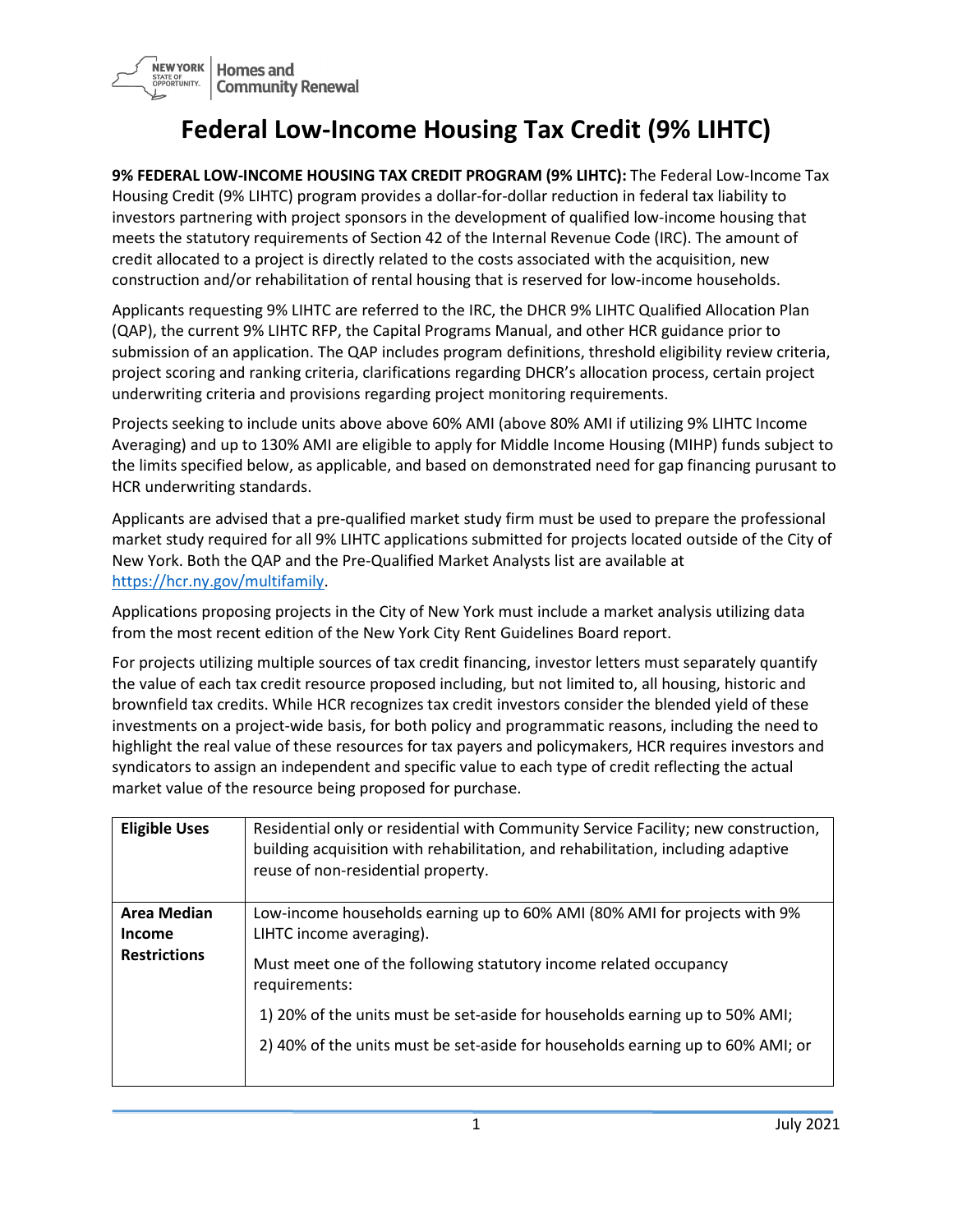|                                               | 3) 25% of the units must be set-aside for households earning up to 60% AMI<br>where allowable under the IRC (i.e., New York City only); or                                                                                                                                                                                                                                                                                                                                                                                                                                                                                                                                                                                                                                                                                                                                                                                                                                                                               |
|-----------------------------------------------|--------------------------------------------------------------------------------------------------------------------------------------------------------------------------------------------------------------------------------------------------------------------------------------------------------------------------------------------------------------------------------------------------------------------------------------------------------------------------------------------------------------------------------------------------------------------------------------------------------------------------------------------------------------------------------------------------------------------------------------------------------------------------------------------------------------------------------------------------------------------------------------------------------------------------------------------------------------------------------------------------------------------------|
|                                               | 4) Projects proposing 9% LIHTC Income Averaging must meet the following<br>statutory parameters:                                                                                                                                                                                                                                                                                                                                                                                                                                                                                                                                                                                                                                                                                                                                                                                                                                                                                                                         |
|                                               | a) at least 40% of the project units are both rent-restricted and occupied by<br>individuals who do not exceed the imputed income limitations designated by<br>the project owner;                                                                                                                                                                                                                                                                                                                                                                                                                                                                                                                                                                                                                                                                                                                                                                                                                                        |
|                                               | b) the average imputed income limitations designated cannot exceed 60%<br>AMI; and,                                                                                                                                                                                                                                                                                                                                                                                                                                                                                                                                                                                                                                                                                                                                                                                                                                                                                                                                      |
|                                               | c) the designated imputed income limitations must be in 10% increments<br>ranging from 20% to 80% AMI.                                                                                                                                                                                                                                                                                                                                                                                                                                                                                                                                                                                                                                                                                                                                                                                                                                                                                                                   |
| Per Project<br><b>Maximum</b><br>Award        | New York City, Westchester, Nassau and Suffolk counties: Up to \$2.2 million per<br>project in 9% LIHTC annual allocation and up to \$3,028,000 million for projects in<br>which 50% or more of the units have three or more bedrooms to serve large<br>families (defined as households with five or more persons).                                                                                                                                                                                                                                                                                                                                                                                                                                                                                                                                                                                                                                                                                                      |
|                                               | Rest of State: Up to \$1.43 million per project for project in 9% LIHTC annual<br>allocation and up to \$1.65 million for projects in which 50% or more of the units<br>have three or more bedrooms to serve large families (defined as households with<br>five or more persons).                                                                                                                                                                                                                                                                                                                                                                                                                                                                                                                                                                                                                                                                                                                                        |
|                                               | For projects seeking funding under the Middle Income Housing Program (MIHP),<br>at least 10% but no more than 30% of the units within the project must be for<br>households with incomes over 60% AMI (80% for project utilizing LIHTC Income<br>Averaging) and up to 130% AMI. HCR will allow a reduced rent burden to<br>encourage middle- and moderate- income households to reside in economically<br>distressed neighborhoods, such as a Qualified Census Tract (QCT) or a project<br>which is a component of a downtown revitalization effort. In such cases, HCR will<br>allow up to a 20% rent advantage for middle-income tenants. For example, if the<br>rent of a MIHP unit is set at an 80% AMI affordability level, it may be rented to<br>households up to 100% AMI. Projects outside of a QCT or which are not a<br>component of a downtown revitalization effort must be able to achieve rents that<br>are affordable to households with incomes of at least 80% AMI in order to access<br>MIHP funding. |
| <b>Per Residential</b><br><b>Unit Maximum</b> | New York City, Westchester, Nassau and Suffolk counties: Up to \$27,000 per unit.                                                                                                                                                                                                                                                                                                                                                                                                                                                                                                                                                                                                                                                                                                                                                                                                                                                                                                                                        |
| Award                                         | Rest of State: Up to \$22,000 per unit.                                                                                                                                                                                                                                                                                                                                                                                                                                                                                                                                                                                                                                                                                                                                                                                                                                                                                                                                                                                  |
|                                               | For MIHP financed units, up to \$140,000 in MIHP per unit in New York City,<br>Westchester, Nassau & Suffolk counties, and up to \$95,000 in MIHP per unit in all<br>other counties.                                                                                                                                                                                                                                                                                                                                                                                                                                                                                                                                                                                                                                                                                                                                                                                                                                     |
|                                               |                                                                                                                                                                                                                                                                                                                                                                                                                                                                                                                                                                                                                                                                                                                                                                                                                                                                                                                                                                                                                          |